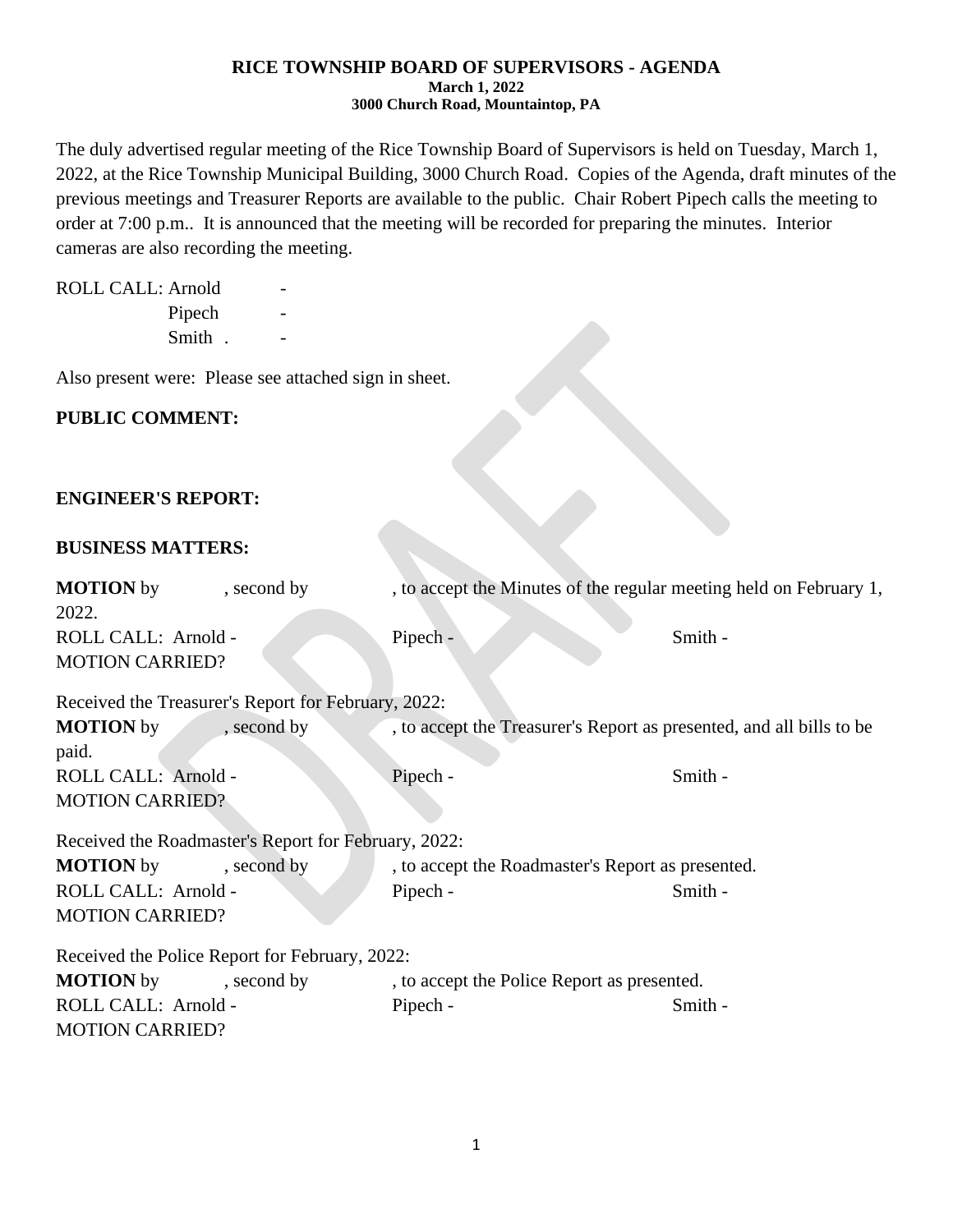#### **RICE TOWNSHIP BOARD OF SUPERVISORS - AGENDA March 1, 2022 3000 Church Road, Mountaintop, PA**

# **BUSINESS MATTERS (Cont):**

| Received the Zoning Report for February, 2022:<br><b>MOTION</b> by<br>, second by<br>ROLL CALL: Arnold -<br><b>MOTION CARRIED?</b>                                                                                                                                                                                                                                                                                                                 | Pipech - | , to accept the Zoning Report as presented.<br>Smith -                                                                                                                                      |  |  |
|----------------------------------------------------------------------------------------------------------------------------------------------------------------------------------------------------------------------------------------------------------------------------------------------------------------------------------------------------------------------------------------------------------------------------------------------------|----------|---------------------------------------------------------------------------------------------------------------------------------------------------------------------------------------------|--|--|
| Received the SEO Report for February, 2022:<br><b>MOTION</b> by<br>, second by<br>ROLL CALL: Arnold -<br><b>MOTION CARRIED?</b>                                                                                                                                                                                                                                                                                                                    | Pipech - | , to accept the SEO Report as presented.<br>Smith -                                                                                                                                         |  |  |
| <b>MOTION</b> by<br>, second by<br>recommended by consultant Zelenkofske Axelrod.<br>ROLL CALL: Arnold -<br><b>MOTION CARRIED?</b>                                                                                                                                                                                                                                                                                                                 | Pipech - | , to adopt Resolution 2022-5 which declares a revenue shortfall for<br>all funds received from the American Rescue Program Act in accordance with Final Treasury Guidance and as<br>Smith - |  |  |
| <b>MOTION</b> by<br>, to adopt Resolution 2022-6 which directs the expenditure of ARP<br>, second by<br>funds received in 2021 as revenue shortfall for reimbursement of payroll since 3/3/2021 and acknowledges the<br>payment to Zelenkofske Axelrod previously made in accordance with Final Treasury Guidance and as<br>recommended by consultant Zelenkofske Axelrod.<br>ROLL CALL: Arnold -<br>Smith -<br>Pipech -<br><b>MOTION CARRIED?</b> |          |                                                                                                                                                                                             |  |  |
| <b>MOTION</b> by<br>, second by<br>additional soil testing of the soccer field site for stormwater management purposes at a cost of \$4,000.<br>ROLL CALL: Arnold -<br><b>MOTION CARRIED?</b><br><b>MOTION</b> by<br>, second by                                                                                                                                                                                                                   | Pipech - | , to approve the request by Park Engineer Barry Isett to perform<br>Smith -<br>, to approve the request by the Mountaintop Area Little League to                                            |  |  |
| wish to use the field, and had provided proof of insurance.<br>ROLL CALL: Arnold -<br><b>MOTION CARRIED?</b>                                                                                                                                                                                                                                                                                                                                       | Pipech - | use the Rice Township ball field from March through October, 2022, cooperating with other groups who may<br>Smith -                                                                         |  |  |
| <b>MOTION</b> by<br>, second by<br>month.<br>ROLL CALL: Arnold -<br><b>MOTION CARRIED?</b>                                                                                                                                                                                                                                                                                                                                                         | Pipech - | , to approve the amendment to the December 7, 2021 lease<br>agreement with First Light to add their use of one (1) bay in the garage at 40 Willoweby Street for \$500 per<br>Smith -        |  |  |